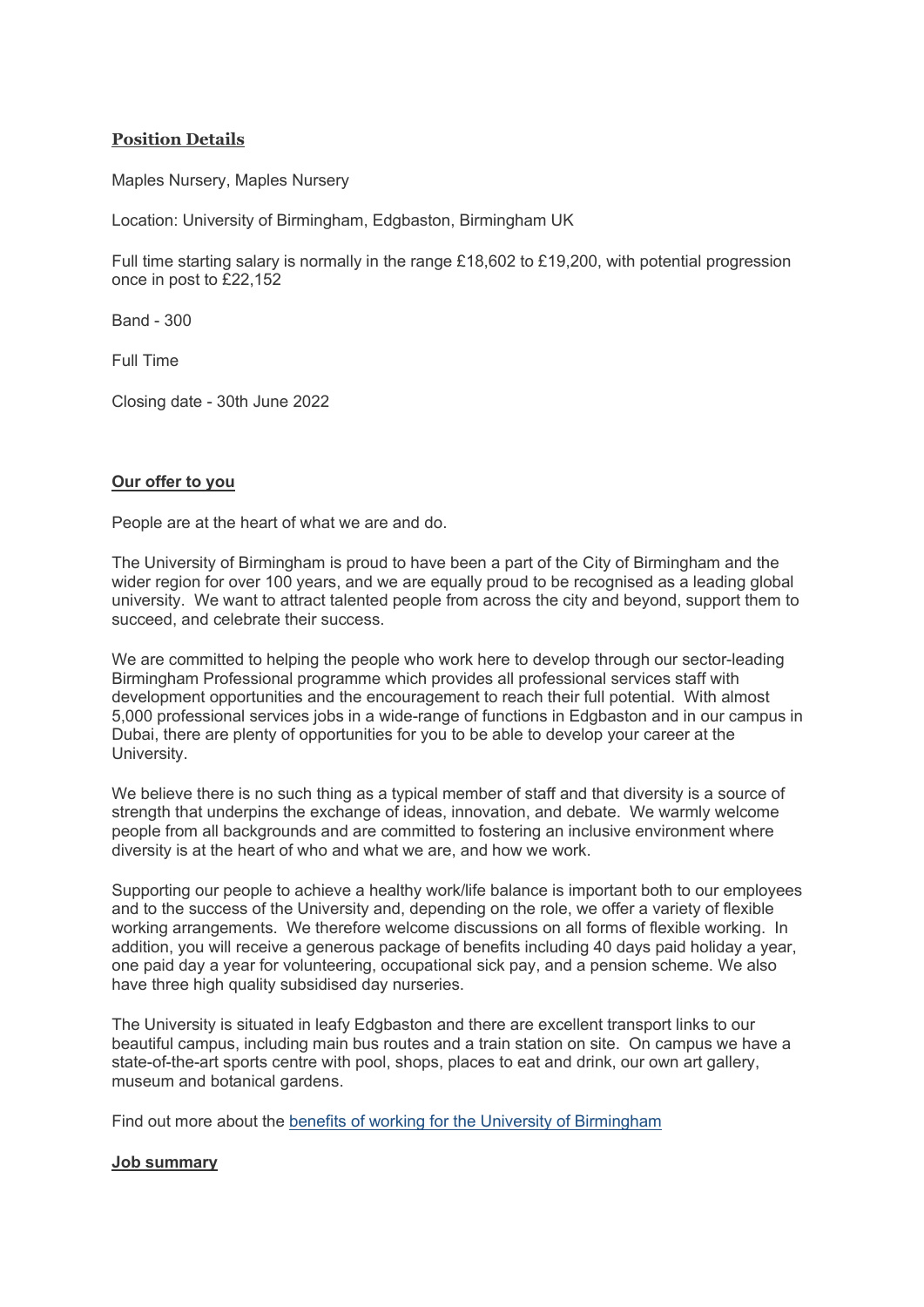You will provide high quality care, learning and development for all children attending the Nursery. You will ensure that children are safe, happy and stimulated with their individual needs met, in line with the Early Years Foundation Stage Curriculum (EYFS). You will also carry out light domestic duties. In order to flexibly use resource you may be given the opportunity to work in different areas of the department or wider University.

# **Main duties**

- You will provide high quality, positive care for children through social, emotional, educational and practical interaction, nurturing and guidance.
- You will follow the policies and procedures and comply with the Children Act (2006), Health and Safety legislation and within the requirements of Ofsted and the Early Years Foundation Stage, including ensuring confidentiality is maintained.
- You will ensure the children are kept safe, are well, and that Child Protection Procedures are followed.
- You will implement the key worker system to address the individual needs of each child, their family and carers.
- You will have an awareness of the Special Educational Needs and Disability Code of Practice Undertake observation and assessment of children's learning and development, helping ensure records are kept up-to-date, of a high standard and shared effectively.
- Partner with parents/carers to keep them informed of their child's day and progress.
- Organise, maintain and ensure a clean, tidy, hygienic, safe, child-friendly environment.
- Plan, prepare and supervise activities such as arts and craft, cooking, reading, music, outdoor and physical activities both indoors and out.
- Clean and maintain toys and equipment in a safe manner.
- Feed babies and young children ensuring their nutritional needs are met, complying with Food Safety Regulations.
- Change nappies and support children with potty training and toileting.
- Help children to learn social, emotional, numeracy, language and practical skills.
- Work with staff within the nursery to provide a high quality nursery service.
- Work with outside professional bodies and agencies as appropriate.
- Implement the daily routine of the nursery.
- Participate in meetings.
- Follow the nursery's practices, processes and procedures. E.g. positive behaviour management techniques.
- Learn about developments in childcare and undertake training as required.<br>• Fnsure the health and safety of colleagues and children, complying with all
- Ensure the health and safety of colleagues and children, complying with all Health and Safety requirements.
- Treat everyone with dignity and respect, supporting equality and valuing diversity.
- Undertake other duties as required.

# **Person Specification**

- Childcare and Education NVQ Level 3 or equivalent
- GCSE English Language and Maths or equivalent Level 1 qualifications
- Need strong attention to detail and can do attitude
- Experience of working with children from birth to 5 years and positive behaviour management
- Knowledge of developments in early years education and willingness to undertake training
- Sound knowledge of legislation, regulations, Ofsted requirements, inspection criteria and the Early Years Foundation Stage.
- Understanding of how to ensure health and safety and hygiene in a childcare setting
- Understanding of and commitment to Child Protection procedures
- Physically and mentally suitable to care for children, including ability to deal with challenging behaviours